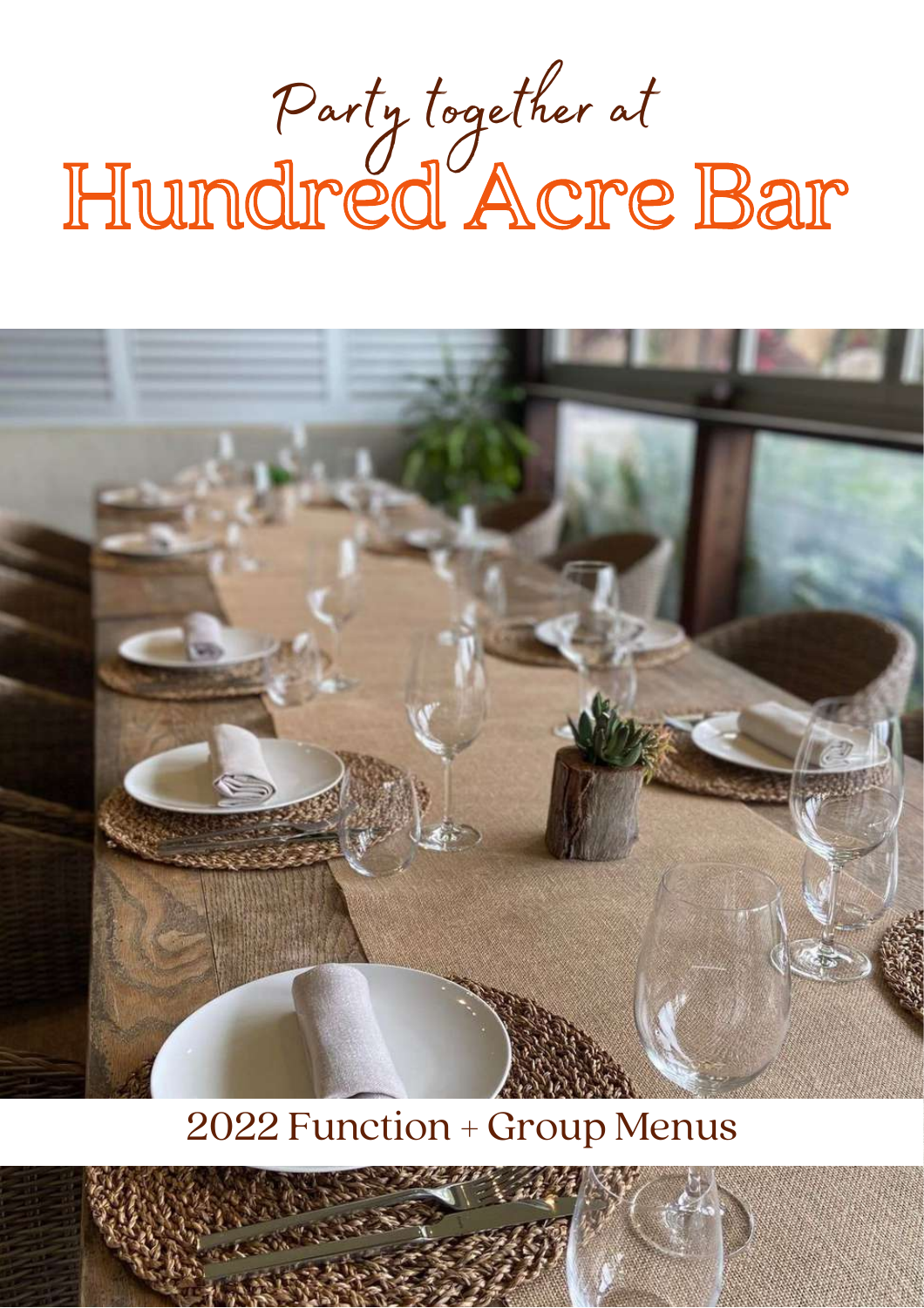

### The Hillstone Family

January 2022 marks an exciting milestone for founders Hans Pettersson and Jens Holland as they celebrate 34 years at Hillstone St Lucia.

The Swedish duo moved to Brisbane in 1988 and have spent this time sprinkling their Scandinavian hospitality all over St Lucia, opening hundred acre bar in 2005 and Saint Lucy café e cucina in 2012 - all the whilst evolving Hillstone into one of Brisbane's most well-appointed and reputable event venues.

Winning the management rights to operate the St Lucia Golf Links golf course in 2017, Jens and Hans have since embarked on a multi-million dollar upgrade across the venue.

Saint Lucy has since left the family (sold in July 2019), with the focus now on the final development and upgrades at their primary venue. Jens and Hans's vision has been brought to life; uniting golf, events, and dining to make their house of brands one of Brisbane's most iconic landmarks.

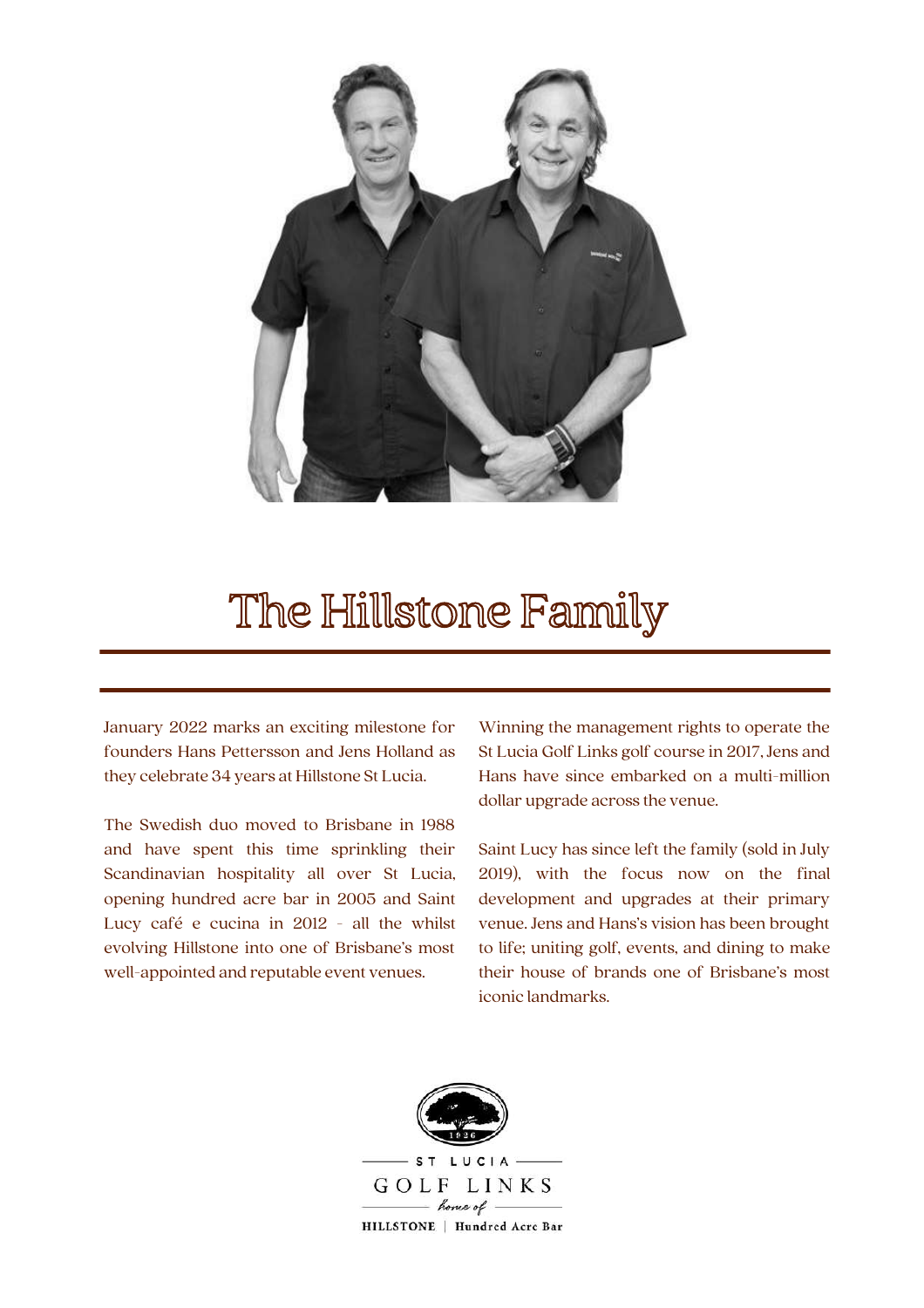Experience the unique and homely aspects of this undercover, open air restaurant. The building is multi-level with five charming floors that are equally as warm and welcoming.

As you work your way from the entry, up to the Rooftop Terrace, you will experience the homely charm of the place that has come from generations of visitors that have celebrated here.

Hundred Acre Bar is a celebration of rustic, home and generosity. The dining experience features an exciting selection of meals made from the freshest seasonal ingredients, with an Italian influence. Served by our friendly team, the only thing you need to focus on is celebrating with loved ones.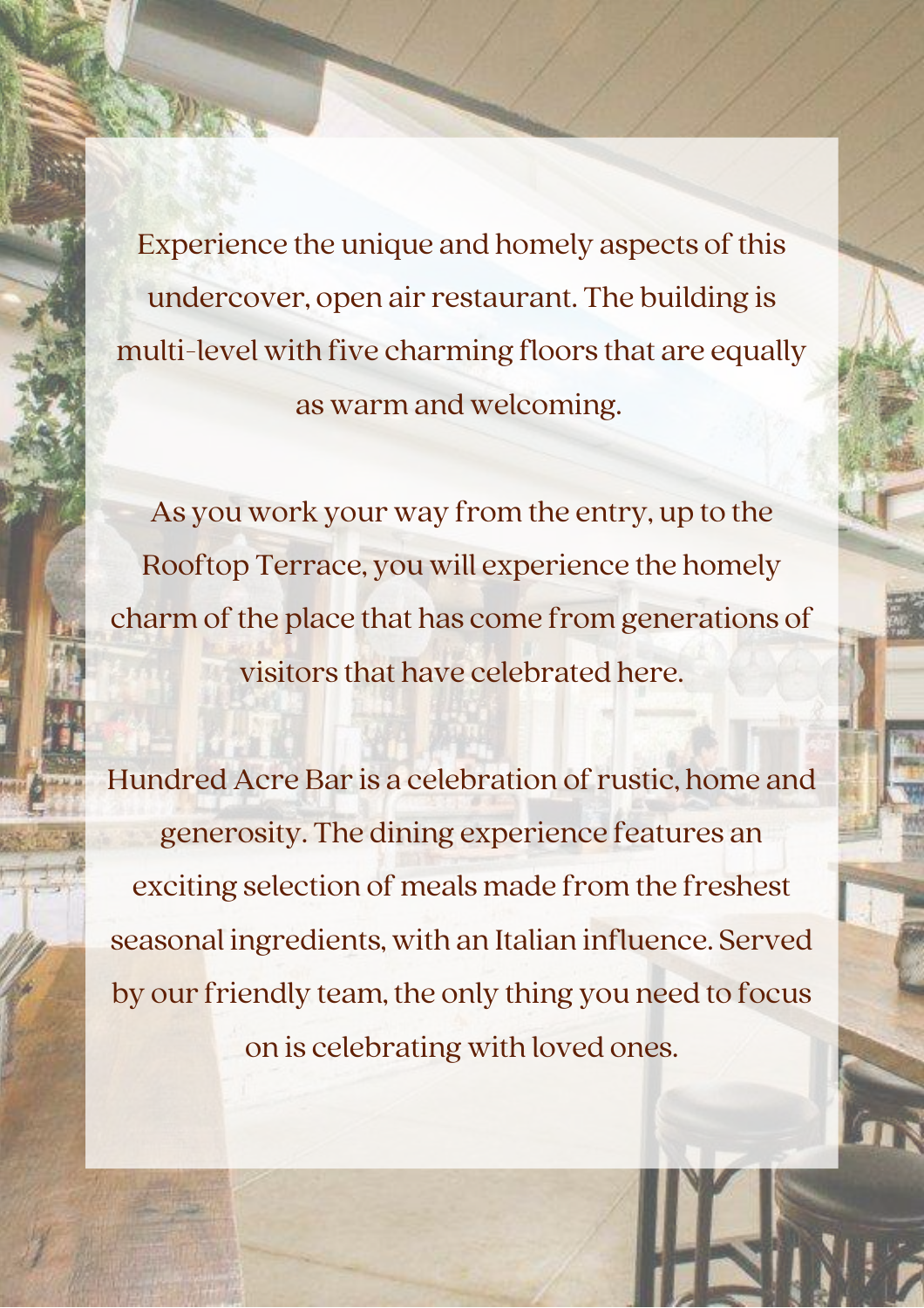### Banquet Menu

minimum 8 adults

\$60 per person

**Entrée** s*hared family style* Schiacciata | caramelised balsamic, EVOO, jalapeno hummus [df] [gfo] [v] Chef's selection of two antipasti small plates

**Mains** s*hared family style*

Seasonal Protein | accompaniments, jus

Chef's Curated Pasta |seasonal ingredients with fresh pasta

Risotto Ai Funghi | wild roasted mushrooms, garlic, butter, truffle pecorino, herbs  $[v][gf]$ 

S*erved with*

Arugula Salad | rocket, pear, candied walnuts, caramelised balsamic, pecorino  $\left[gf\right]\left[v\right]$ Patatine | battered chips, rosemary salt, garlic + yuzu mayonnaise [v]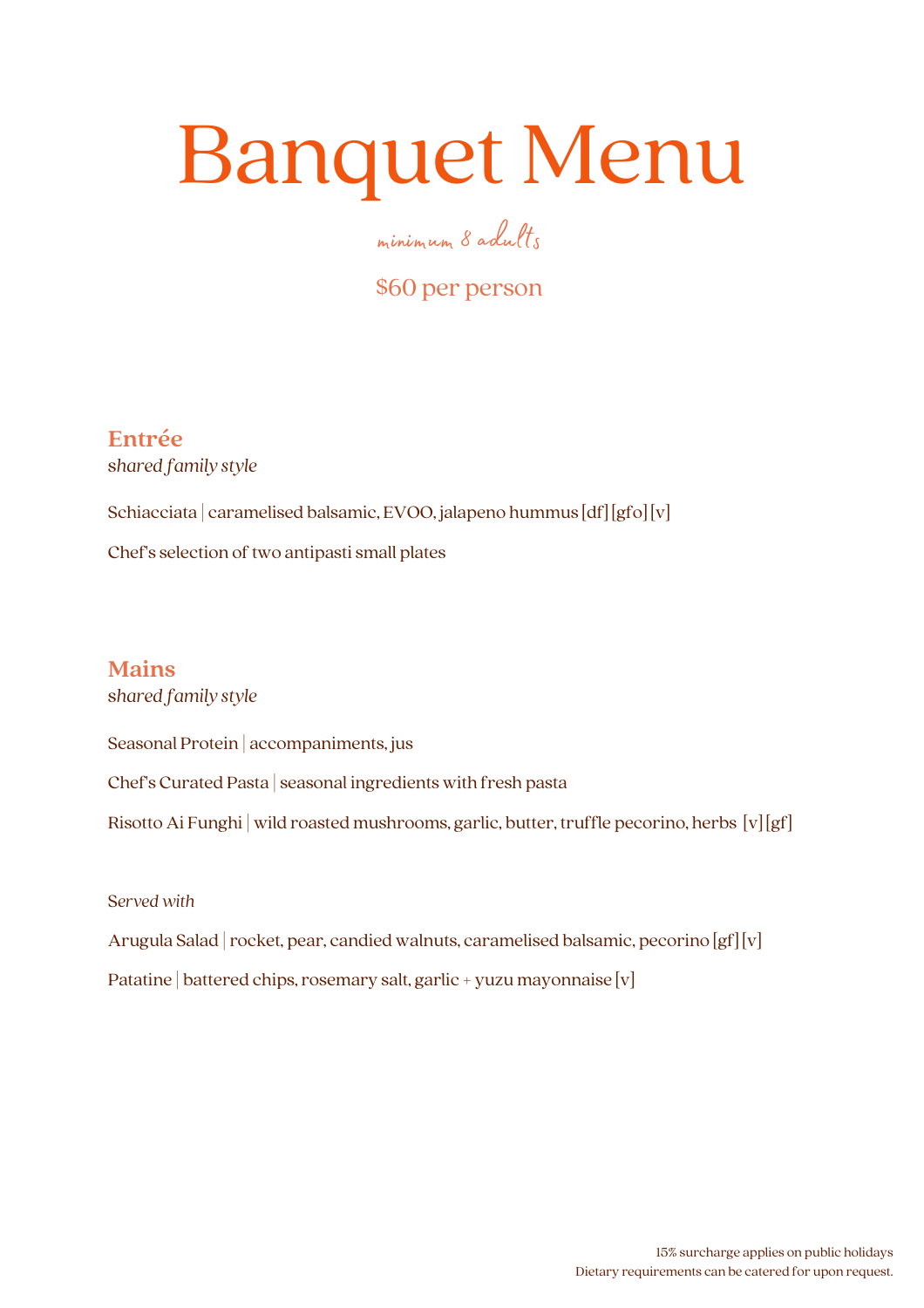### Set Menu

minimum 15 guests, maximum 26 adults

2 course \$68 per person 3 course \$78 per person

sample menu only

**Amuse-Bouche**

#### **Antipasti Entrée**

*shared family style*

Cured Saison Meats | Tuscan flat bread, caramelised balsamic, jalapeno hummus [df] [v] Ricotta Filled Zucchini Flowers | preserved lemon yoghurt [v]

#### **Mains**

*Selection of 2 coursesfor alternate drop* Lamb Ragu | pappardelle, tomato sugo, aged parmesan Aglio e Olio | spaghetti, chilli, garlic, onion, charred zucchini, fresh herbs, aged parmesan [v] Pork Belly | caramelised apple puree, celeriac remoulade, panela jus [df] [gf] Truffle Ravioli | burnt butter, roast pumpkin puree, toasted hazelnuts, sage [v] Daily Market Fish | complementing accompaniments *served with arugula salad forthe table*

#### **Dessert**

*alternate drop*

Mandarin Panna Cotta | crumble, lime zest  $[gf][v]$ 

Cannoli | whipped chocolate chip ricotta, pistachio crumble [v]

15% surcharge applies on public holidays Dietary requirements can be catered for upon request.

*NOTE:* minimum 72 hours notice for group dining menu is required. Available in Private Dining Room and Rooftop only. Minimum food and beverage spends apply.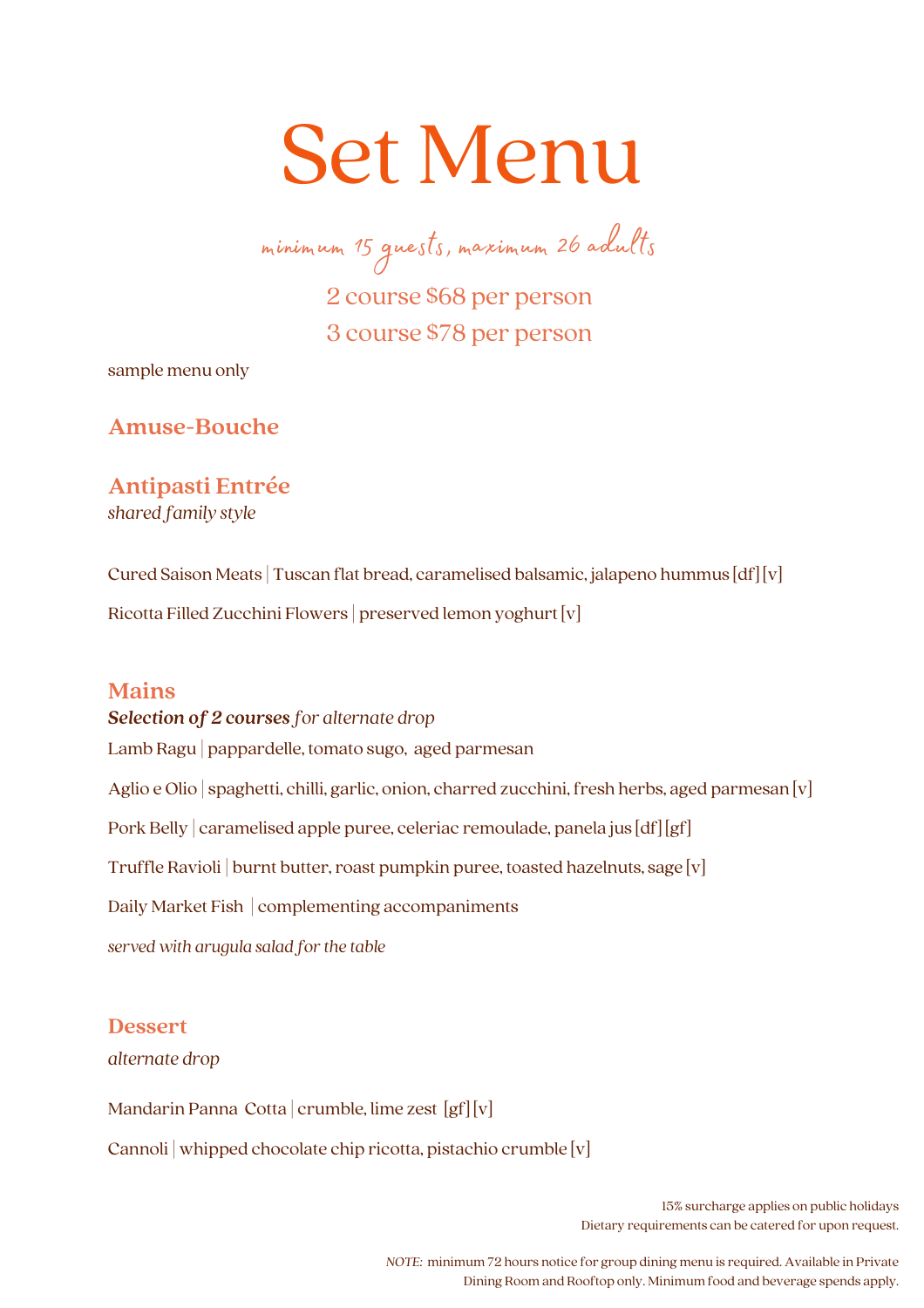# Antipasti + Pizza Share Menu

minimum 15 guests \$50 per person

#### **Antipasti Entrée**

*shared family style*

Cured Saison Meats | pickled vegetables, caperberries, bocconcini [gf]

Traditional Tuscan Flat Bread | caramelised balsamic + EVOO, jalapeno hummus  $\left[ df\right] [v]$ 

#### **Pizza**

C*hoice of 3 pizzasto be shared served with green salad + shaved pecorino*

Diavola |fior di latte, spicy salami, basil, chilli

Patata |fior di latte, rosemary potato, Spanish onion, pancetta, baby capers

Margherita | fior di latte, fresh basil  $[v]$ 

Funghi |fior di latte, wild mushrooms, taleggio, shaved parmesan

Puttanesca |fior di latte, Kalamata olives, roasted capsicum, pickled anchovies, chilli

Zucca | fior di latte, roasted pumpkin, blue cheese, baby spinach, pine nuts [v]

Gluten free bases available  $+$  \$6

15% surcharge applies on public holidays Dietary requirements can be catered for upon request.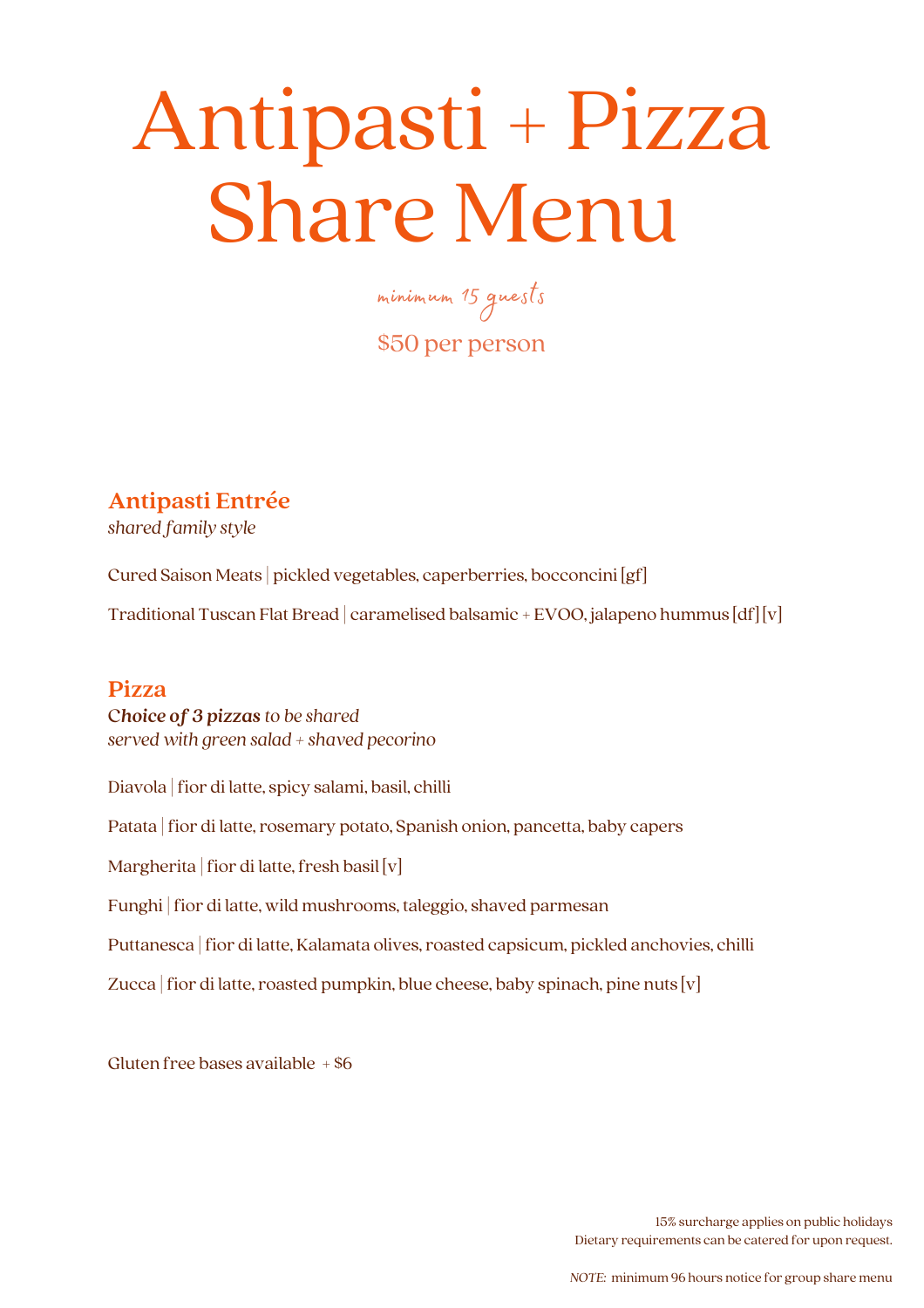# Platters

minimum 20 guests

Tuscan - \$120 [*serves 8 to 10]*

Traditional Tuscan Flat Bread | garlic toum, jalapeno hummus, caperberries Bocconcini + Heirloom Tomato Skewers | caramelized balsamic glaze, crispy basil  $\lceil g f \rceil [v]$ 

Small Bites - \$310 [*serves 10 -15]*

Beetroot + Feta tartlet | balsamic glaze, toasted nuts  $[v][veo]$ Smoked Salmon Mousse | cucumber, wafer, dill Confit Duck Pancakes | cucumber, carrots, coriander, sweet ponzu + hoisin sauce [df] Tomato + Bocconcini Arancini | roast pepper mayonnaise  $\left[\text{gf}\right]\left[v\right]$ 

Substantial- \$320 *Please select one option [serves 20]*

Wagyu Beef Slider | American cheese, caramelised onion, smoked aioli, pickles Smoked Pork Belly Bites | Compressed Papaya + mint salad [df [gf] Battered Barramundi | Asian salad, tartare, lemon Flat bread Margherita Pizza | heritage tomato, mozzarella, basil [v]

> 15% surcharge applies on public holidays Dietary requirements can be catered for upon request. Subject to change due to seasonal produce. Substitutions will be provided*.*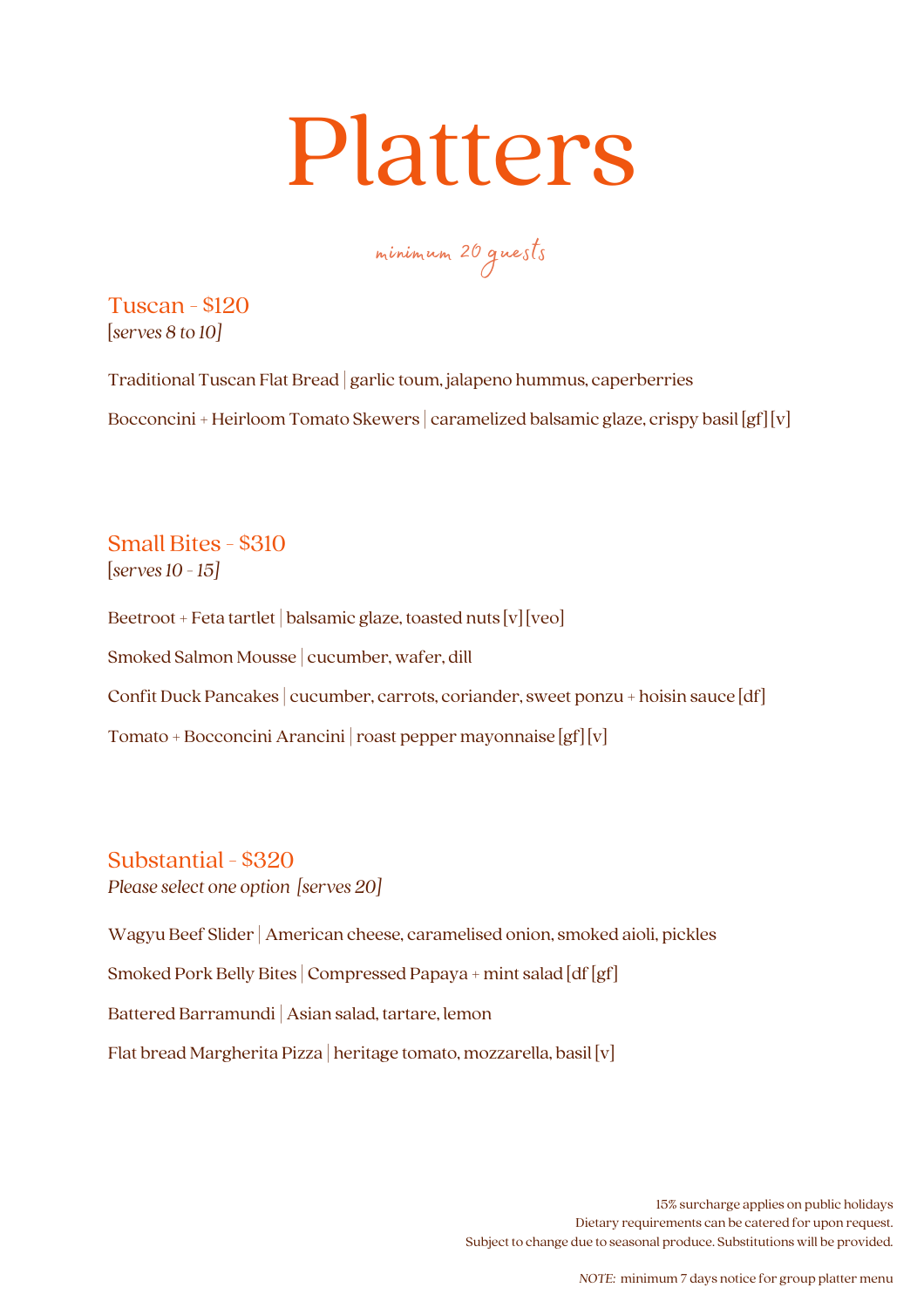## Beverage Packages

Standard

**Wine** Mike Press Sauvignon Blanc 2021 Adelaide Hills, South Australia

Mike Press Rose 2020 Adelaide Hills, South Australia

Mike Press Shiraz 2018 Adelaide Hills, South Australia

Yabby Lake 'Red Claw' Pinot Noir 2019 Mornington Peninsula, Victoria

Premium

**Wine** Astrolabe Sauvignon Blanc 2019 Marlborough, NZ

Leeuwin Estate 'Prelude' Chardonnay 2019 Margaret River,WA

Domaine De Triennes Rose 2019 Provence, FR

Sidewood Shiraz 2017 Adelaide Hills, SA

S.C. Pannell Montepulciano 2018 Langhorne Creek, SA

S**parkling** Da Luca Prosecco DOC Veneto, Italy

#### B**eer**

Great Northern Super Crisp, Estrella Damm Stone and Wood Pacific Ale, Peroni Nastro

N**on-alcoholic** Schweppes soft drinks + juices

per person

| 2 hours              | \$40       |
|----------------------|------------|
| Each additional hour | <b>S15</b> |

S**parkling** Louis Bouillot Brut N.V Burgundy, FR

#### B**eer**

Great Northern Super Crisp, Estrella Damm Stone and Wood Pacific Ale, Peroni Nastro

#### N**on-alcoholic**

Schweppes soft drinks + juices

|                      | per person |
|----------------------|------------|
| 2 hours              | \$55       |
| Each additional hour | \$25       |

### Beverages on Consumption

Select the drinks and the limitations. Guests receive a wristband on arrival and order directly from the bar, with invoice to be settled on the day.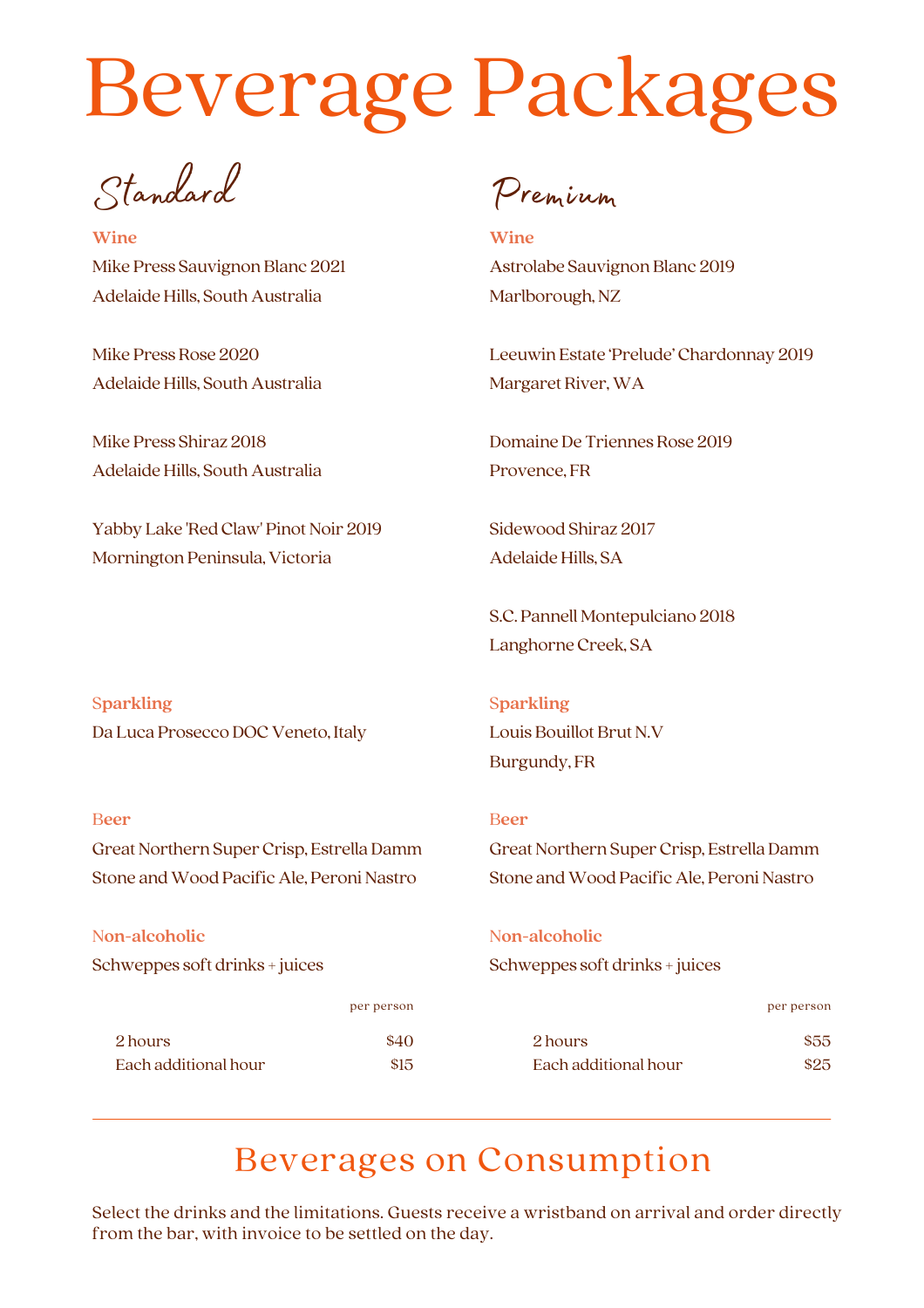# Venue Options





Rooftop

Cocktail | up to 30 guests Dining | up to 20 guests Set privately above our restaurant with sweeping views of the fairway, this open and airy retreat is great for intimate gatherings.

The Living Room

Cocktail | up to 50 guests

Your home away from home. With a comfortable array of seating and space to mingle, the cozy charm of the Living Room fills the air with a warmth all year round.



PrivateDiningRoom

Dining  $|$  up to 26 guests

Take in the beloved views of the golf course over a long lunch or celebratory dinner. Feast and indulge with your guests on one of our curated menus.



The Pavilion

**Cocktail** half space | up to 40 guests full space  $|$  up to 80 guests Overlooking our mini golf course, this landscaped

pavilion provides a relaxed and inviting setting to gather with friends and celebrate.